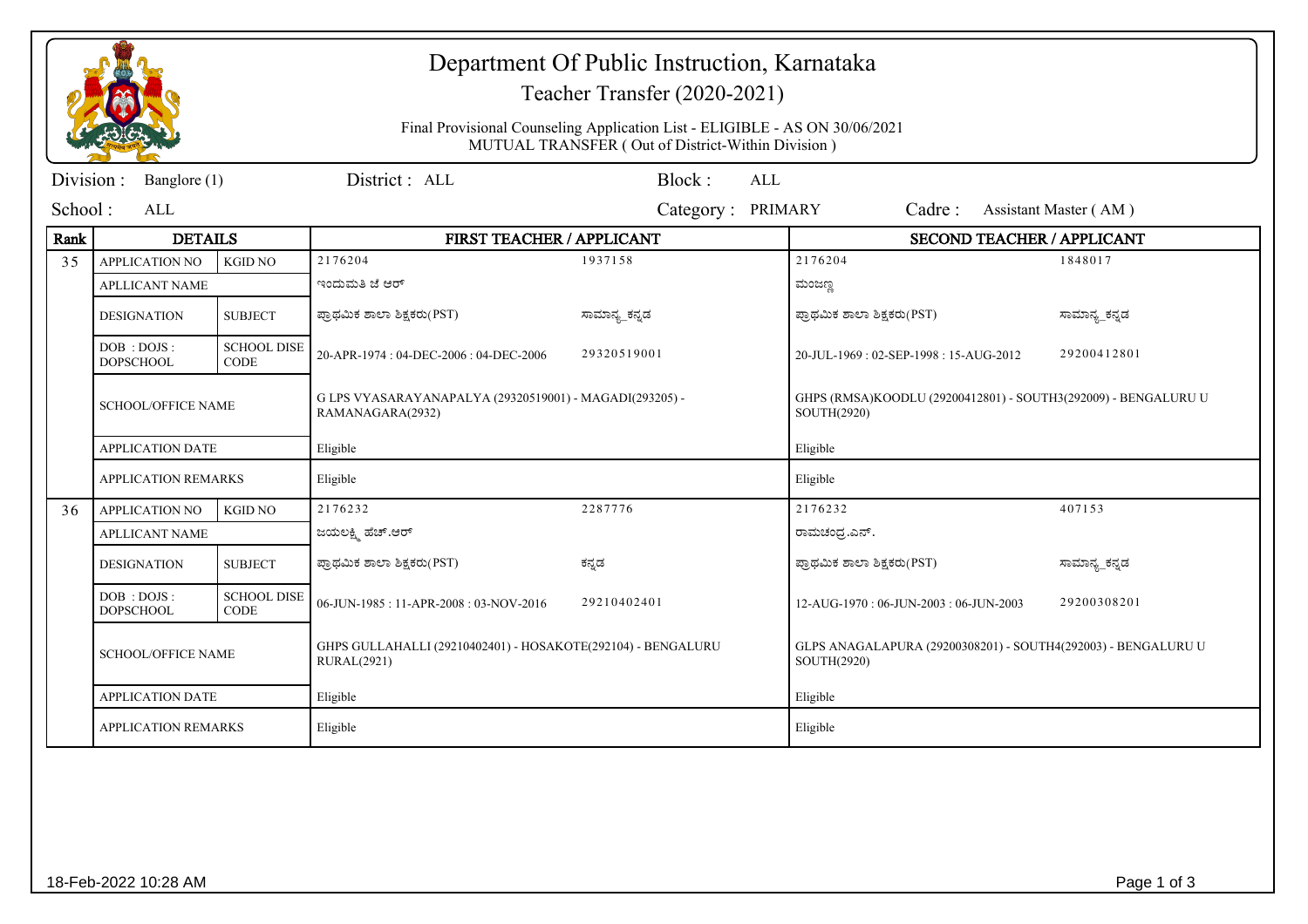|                           |                                  |                                   | Department Of Public Instruction, Karnataka<br>Teacher Transfer (2020-2021)<br>Final Provisional Counseling Application List - ELIGIBLE - AS ON 30/06/2021<br>MUTUAL TRANSFER (Out of District-Within Division) |                   |                                                                       |                                         |                       |
|---------------------------|----------------------------------|-----------------------------------|-----------------------------------------------------------------------------------------------------------------------------------------------------------------------------------------------------------------|-------------------|-----------------------------------------------------------------------|-----------------------------------------|-----------------------|
| Division:<br>Banglore (1) |                                  |                                   | District: ALL                                                                                                                                                                                                   | Block:            | <b>ALL</b>                                                            |                                         |                       |
| School:                   | ALL                              |                                   |                                                                                                                                                                                                                 | Category: PRIMARY |                                                                       | Cadre:                                  | Assistant Master (AM) |
| Rank                      | <b>DETAILS</b>                   |                                   | FIRST TEACHER / APPLICANT                                                                                                                                                                                       |                   | <b>SECOND TEACHER / APPLICANT</b>                                     |                                         |                       |
| 37                        | <b>APPLICATION NO</b>            | <b>KGID NO</b>                    | 2177254                                                                                                                                                                                                         | 1376490           |                                                                       | 2177254                                 | 1458331               |
|                           | <b>APLLICANT NAME</b>            |                                   | ಜಬ್ಬರ್ ಖಾನ್                                                                                                                                                                                                     |                   |                                                                       | ನೇತ್ರಾವತಿ ಕೆ ಹೆಚ್                       |                       |
|                           | <b>DESIGNATION</b>               | <b>SUBJECT</b>                    | ಪ್ರಾಥಮಿಕ ಶಾಲಾ ಶಿಕ್ಷಕರು(PST)                                                                                                                                                                                     | ಸಾಮಾನ್ಯ_ಕನ್ನಡ     |                                                                       | ಪ್ರಾಥಮಿಕ ಶಾಲಾ ಶಿಕ್ಷಕರು(PST)             | ಕನ್ನಡ                 |
|                           | DOB : DOJS :<br><b>DOPSCHOOL</b> | <b>SCHOOL DISE</b><br><b>CODE</b> | 01-JUN-1972: 28-JAN-1997: 30-JUL-2015                                                                                                                                                                           | 29150132201       |                                                                       | 01-JUN-1976 : 24-JUL-1998 : 06-AUG-2013 | 29140507002           |
|                           | <b>SCHOOL/OFFICE NAME</b>        |                                   | GLPS ARASANAGHATTA TANDA (29150132201) - BHADRAVATI(291501) -<br>SHIVAMOGGA(2915)                                                                                                                               |                   | GLPS(URDU)-RAMPURA (29140507002) - HONNALI(291405) - DAVANAGERE(2914) |                                         |                       |
|                           | <b>APPLICATION DATE</b>          |                                   | Eligible                                                                                                                                                                                                        |                   | Eligible                                                              |                                         |                       |
|                           | <b>APPLICATION REMARKS</b>       |                                   | Eligible                                                                                                                                                                                                        |                   |                                                                       | Eligible                                |                       |
| 38                        | <b>APPLICATION NO</b>            | <b>KGID NO</b>                    | 2178215                                                                                                                                                                                                         | 1984566           |                                                                       | 2178215                                 | 2324996               |
|                           | <b>APLLICANT NAME</b>            |                                   | ಮಂಜುನಾಥ ಆರ್                                                                                                                                                                                                     |                   |                                                                       | ಹೆಚ್ ಡಿ ಕೋಮಲ                            |                       |
|                           | <b>DESIGNATION</b>               | <b>SUBJECT</b>                    | ಪ್ರಾಥಮಿಕ ಶಾಲಾ ಶಿಕ್ಷಕರು(PST)                                                                                                                                                                                     | ಇಂಗ್ಲೀಷ್          |                                                                       | ಪ್ರಾಥಮಿಕ ಶಾಲಾ ಶಿಕ್ಷಕರು(PST)             | ಇಂಗ್ಲೀಷ್              |
|                           | DOB: DOJS:<br><b>DOPSCHOOL</b>   | <b>SCHOOL DISE</b><br><b>CODE</b> | 20-JUL-1979: 07-MAR-2005: 27-OCT-2016                                                                                                                                                                           | 29290447401       |                                                                       | 10-JUN-1985: 02-SEP-2008: 02-SEP-2008   | 29190923208           |
|                           | <b>SCHOOL/OFFICE NAME</b>        |                                   | GHPS KENDANAHALLI (29290447401) - CHINTAMANI(292904) -<br>CHIKKABALLAPURA(2929)                                                                                                                                 |                   | GLPS KATHRAHALLI (29190923208) - MALUR(291909) - KOLAR(2919)          |                                         |                       |
|                           | <b>APPLICATION DATE</b>          |                                   | Eligible                                                                                                                                                                                                        |                   | Eligible                                                              |                                         |                       |
|                           | <b>APPLICATION REMARKS</b>       |                                   | Eligible                                                                                                                                                                                                        |                   | Eligible                                                              |                                         |                       |